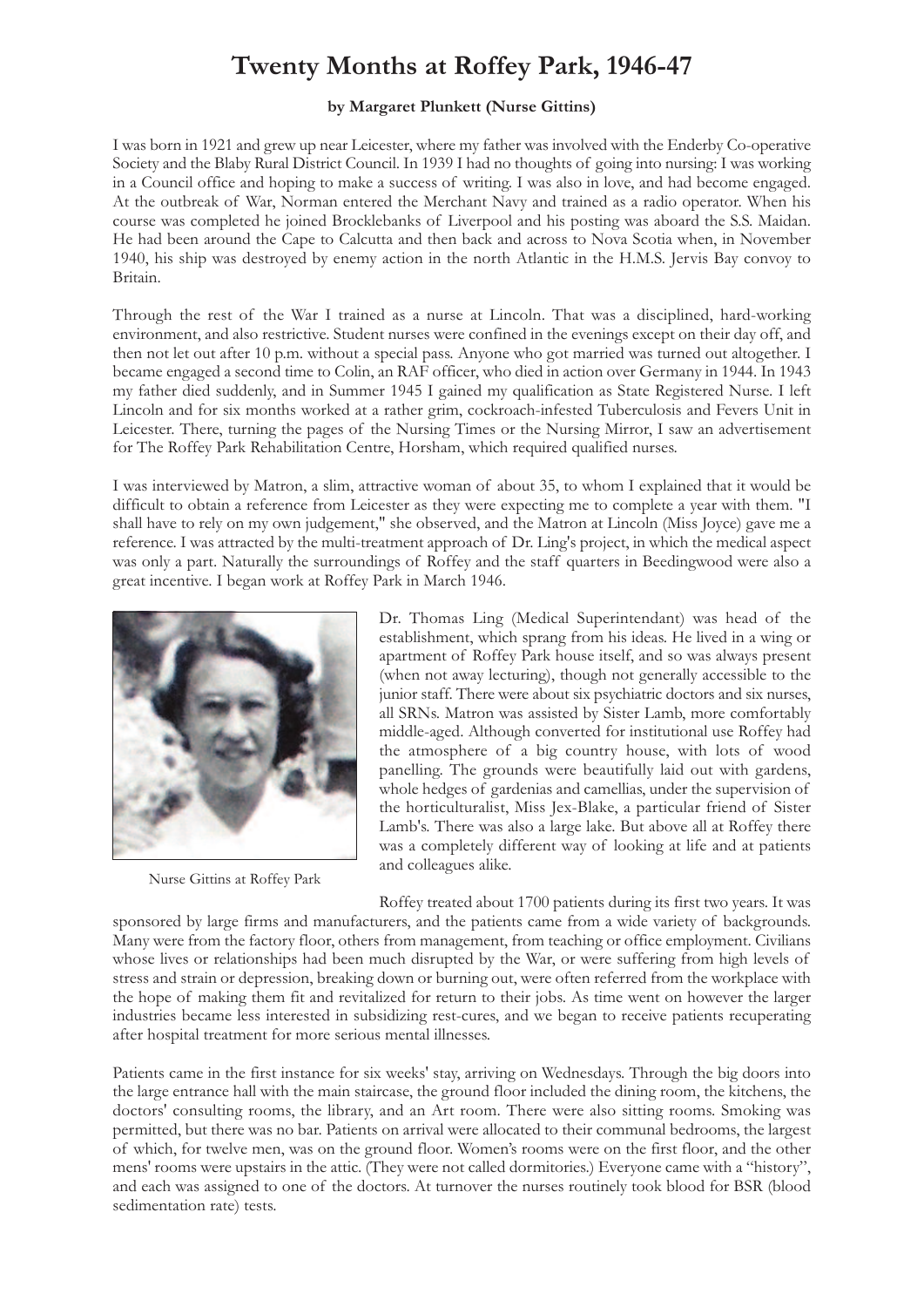Depending on the doctors' recommendations, many of the chores of maintaining the house and gardens were carried on by patients. There were staff employed, but the main work of cleaning the house was done by patients with a nurse supervising. Hours were spent sitting on stairs all polishing banisters together. Jex-Blake was in charge in the gardens, but it was the patients who kept them constantly in order. Patients might be assigned to a week's housekeeping, a week in the kitchens, or a week helping in the wonderful hothouses and kitchen gardens, from which such things as peaches and apricots were brought to the table. The meals, all carefully thought out, were not strictly vegetarian-based, but large salads were placed on the tables at all times whatever the main menu might be.

Some of the outbuildings were used as workshops for making and mending, and occupational activities. There was a Carpentry room with a supervisor for tuition. A large ballroom (including a piano) was regularly used for concerts and dancing under the guidance of an events organizer. Sports were encouraged: there were squash and badminton courts, and a Sports Instructor, Tom Mathias. The ethos was for activity and recreation, always with patients working together as little groups, organizing and doing as much for themselves as possible. Singleton, a young woman, was an important member of staff, her role I think like a social worker or almoner.

Each doctor had his own allocation of patients and prescribed their therapy. They had different ideas and approaches, and psychotherapy was used intensively. Dr Frank (all of whose patients seemed to have sinus trouble) made use of hypnosis to disinhibit his subjects, always with a nurse present as chaperone. He used to dangle a wristwatch before the patient's eyes and let it swing gently from side to side - and off they went. I often acted as chaperone if a woman patient was reluctant to speak to her male doctor. All the doctors were men, and all the nurses women - woman doctors were still very few, and male nurses had hardly been thought of.

A number of patients suffering from depression arrived having lost weight through not eating properly. To help build them up, small-dose insulin treatment was administered by the night nurse at 6 a.m., which made them sleep. At 10 a.m. they were woken and given breakfast, by which time a great appetite would have developed. Vast bowls of porridge were consumed, followed by cooked breakfast if required, and despite rationing they were encouraged to eat as much as they wanted. Deep insulin treatment was also used in certain cases, when massive doses were given by injection, under close supervision, to induce temporary restorative comas.

Sleep therapy was given to three or four patients at any time. They had small single bedrooms on the first floor, containing only a bed and a chair: personal belongings were kept in lockers in the corridor. The patient was given enough sodium amytal to sleep for a long time, perhaps 6 hours. Then they were woken up, given a meal, washed, and another dose was administered. In this way they were kept sleeping most of the time for several days. One man on this regime, having had his meal, asked me to fetch a cigarette from his locker. I stepped across the corridor and when I turned back the room was empty. After some moments of bewilderment I saw the sash was open, and that the poor man had jumped out of the window. He went off in an ambulance, but he survived the fall.

On the first floor also was the ECT room. Electro-convulsive therapy was used in about half-a-dozen cases every week for severe depression. In this room the bed consisted merely of a very thick wooden board. A gag was placed in the mouth to prevent biting the tongue, and assistants held down the patient's shoulders, knees and ankles to prevent injury from muscle spasms while the electrodes were applied to the head. After treatment the unconscious patient was taken to a recovery room. While I was at Roffey the doctors began to use curare instead, which had a similar effect but did not induce the dangerous spasms.



A group of patients with Nurse Gittins in the centre, in white uniform, and Dr Bartlett, standing centre right.

The dispensary and the staff room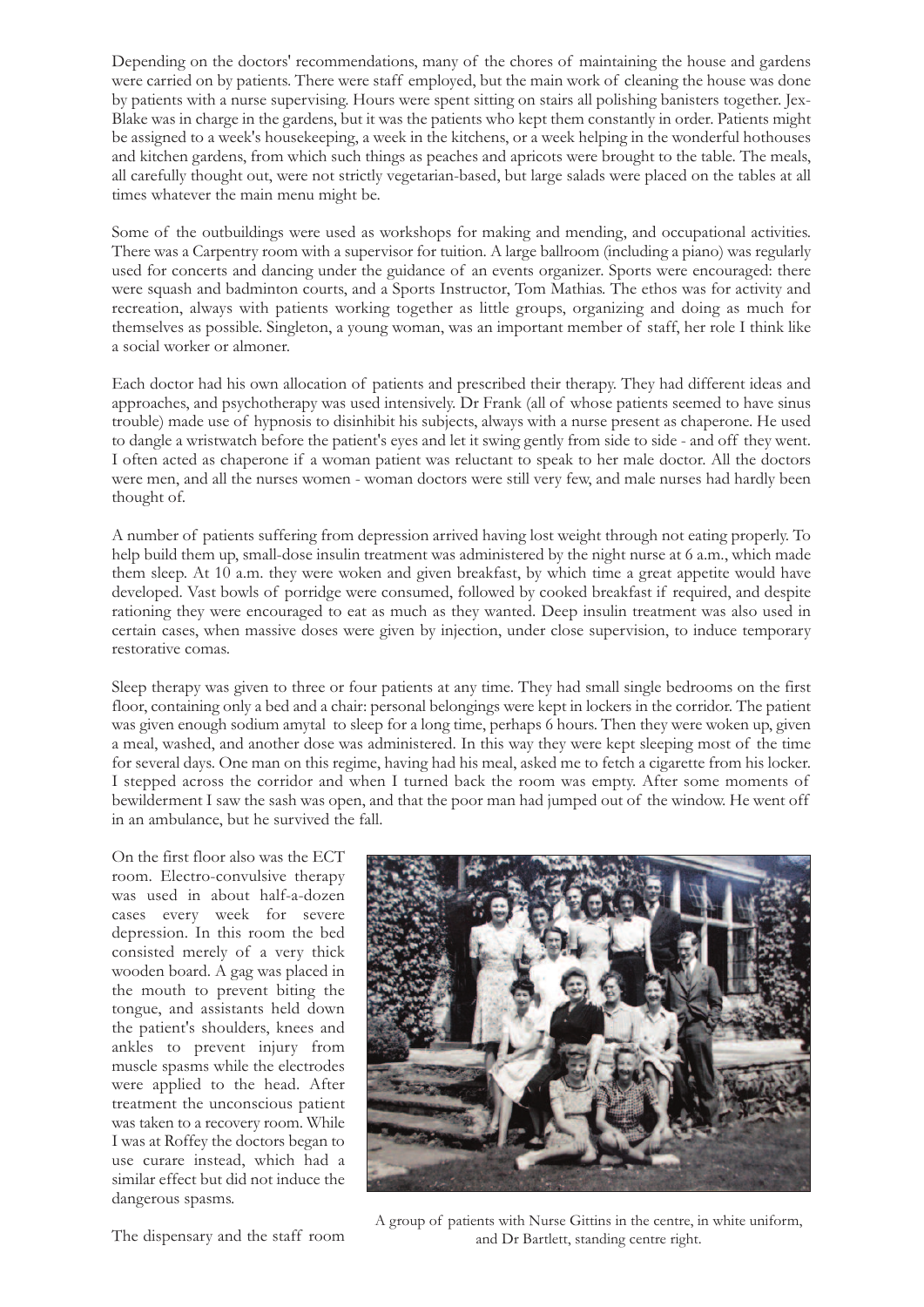were also on the first floor. The staff room, with its bay window overlooking the gardens, was used by the doctors, nurses and other staff equally. We were encouraged to work all together without a feeling of hierarchy. At weekly meetings we all gathered to discuss the patients. At Beedingwood, which had its own kitchens and dining room, two unmarried doctors lived along with the nursing and other resident staff, and we usually had our breakfasts and evening meals together. At lunchtime, when meals were collected from a servery in the big dining-room at Roffey, the nurses, doctors and patients all mixed together, though Dr Ling and one or two others sometimes sat aside at their own table.

Matron wore a blue uniform with a square cap, and we nurses (called by our surnames) wore white with a smaller cap. Staff retention was generally steady. Halliday left, and we heard later that she had had to have a leg amputated. Bennett-Rees was a married nurse, Dutch in origin and quite unconventional: her husband was still away as a chaplain in the army. Nurse Hall was there before I came and stayed long after I left. Nurse Savage lived in Horsham and came in each day. Her sister ran the Day Nursery for children of other staff who came in to work. For some reason the sister was convinced that there were zombies in the woods, but I think the Centre helped her to get over those fears. There was Ruth Wilson: she and I used to cycle around in the country a good deal on our days off. And there was nurse Gittins.

Various cottages around the estate were homes for the married staff. Occasionally I spent my day off with Dr Sandiford, one of the young doctors, with his wife Mary and their baby, who were kind to me and made me feel at home. I became friends with Dr Fysh and his family, who had another of the houses. Christopher and Eileen had been married before the War and had two elder sons. They hadn't seen one another for four years while he was in North Africa, but now they began again and had more sons and a daughter. They had to be very organized to keep them all in order! We remained friends, and years later they looked after my two young daughters when my son was born. Dr Fysh became a psychiatrist to the Prison Service. Cottages were also used for putting up visitors.



Official opening of Roffey Park in June 1946. In the front row are Dr Ling, HM Queen Mary and Lord Horder

Mary came for the official opening of Roffey Park. Lord Horder, the King's physician, who had been involved from the beginning with Dr Ling in setting up the project, accompanied her. I was there, but missed most of it because I was doing my first term of night-duty and had to sleep that day. But I enjoyed the strawberries and cream. The Visit was included in the Central Office of Information film made that year about the Centre, which also featured a staged demonstration of ECT. I was in that film, but have never seen it. A year later I was staying with my brother in Aycliffe, and a visitor said he had just seen a film about Roffey: "and the young

woman I saw in the film is here".

With about 120 residents, there was only one nurse on duty between 10 p.m. and 8 a.m. We had to go round the whole place intermittently making sure that everything was alright. It could be quite creepy going along those corridors under the half-lights. Often unofficially another nurse would sleep in an ECT room as a backup. The term of duty was a fortnight and came up every two to three months. Of course there were examples of odd behaviour by the patients, but it was more in the nature of problems arising than any sort of aggression. I remember once a girl in a room with several occupants had pulled a wardrobe across the door to block it, and another time I found a girl sitting in distress on top of a wardrobe. Typically patients at Roffey did not have serious behavioural disorders.

At other times it was lovely to come off duty in the evenings and walk home to Beedingwood - through the grounds of Roffey, into some woods to the gate and the lane, across it and through more woods to the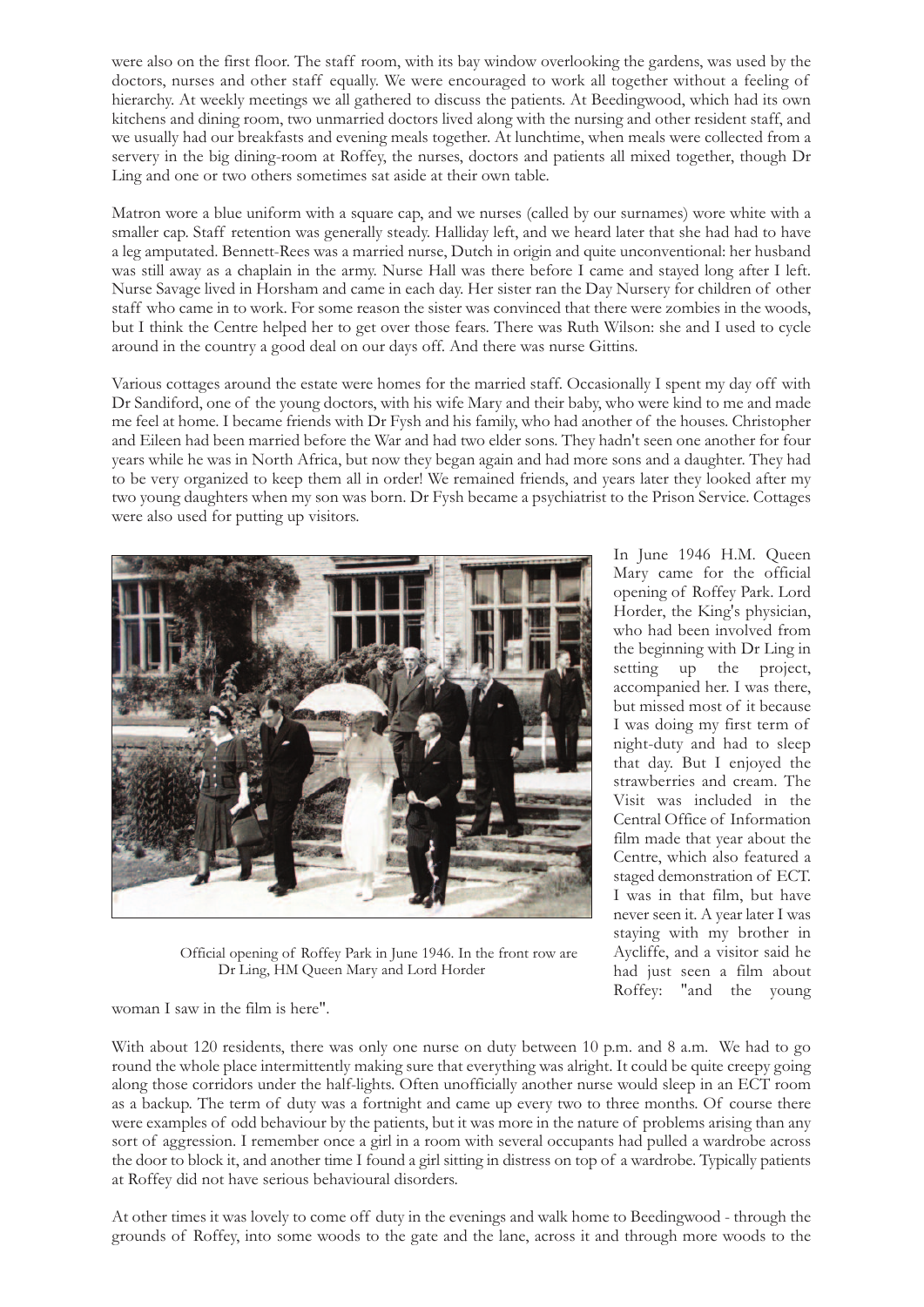house. The winter of 1946-47 was very severe, a real snow and ice winter. Once we were snowed in for three weeks. When it was just beginning to thaw in the day and freeze again at night, three or four of us were walking home through the woods one evening, snow under foot. All the bare branches of the trees were coated in a thin layer of ice with frozen drips hanging from them. The bright moonlight shone through them all, creating a host of icy rainbows. It was like a scene from fairyland.

Sometimes we went out quite late - there were no restrictions or lockup for us. One evening in that snow we took a little sledge, going along the lane to the pub at Colgate, taking



Beedingwood, used as staff quarters. Drawn by John Bray in 1991

turns to ride while others pulled it along. The last little bit was a slope down, and I rode straight in though the pub doorway! A little bit of rum kept us warm. Another time we walked over the hill to the pub at Faygate. On the way I found a rabbit struggling in a snare and let it free. I don't know whether I was doing it a favour.

All through the winter we had great log fires blazing in both houses.We were without oil for several days at Roffey and kept hoping that a tanker would get through so that we could get the heating going. Finally we heard it was coming, and it arrived at the Park gate, but turning in it rolled over onto its side. That was a bit of a disaster - I don't know how they sorted it out. On night-duty it was terribly cold, and one night I went off on my midnight rounds with all sorts of things wrapped round my head and shoulders to keep warm. Along the dark corridor I came face to face with Dr Ling, who appeared out of the shadows. I think he realised then that having only one person on duty was not enough.

Sir Stafford Cripps, who was Chancellor of the Exchequer, came for several weekends in 1947, and I was delegated to look after him. As Lady Cripps was in China on an official visit, he was living alone in his flat in London with his manservant, and was exhausted through working too hard. His red despatch box was brought by a motorcycle courier. He was put up in a little flat where the sleep therapy went on. They were strict vegetarians, and a special menu had to be prepared for him from the kitchens, the various dishes to be served in the right order: soup came in the middle of the meal.

On her return Lady Cripps came one weekend and she had another sleep therapy room. She couldn't find her watch, and said she supposed I had taken it. Going in to see him I said "I must tell you your wife thinks I have stolen her watch", and he said "Don't worry, we've heard of that sort of thing before." The Boat Race was on about that time, and Lady Cripps gave me a dark blue scarf to wear (for Oxford). ''But I always support Cambridge'' I had to say.

He wanted a treatment he had received before the War at a "Herbal Hospital" in Switzerland. First thing in the morning he was to be given a very, very hot bath. Then he was helped out and into a dressing gown, and onto a bed made up with sheets wrung out in ice-cold water. He lay on it and more and more blankets were piled over him as he lay there sweating for about an hour. Then he was got dry and dressed.

When he arrived one day I went in at evening and found him agitated, sitting in front of the open fire very fidgety, kicking his slipper off as he gave instructions. He required a hot orange drink last thing at night and refused my offer of a cup of cocoa instead. Next morning he insisted he must have his hot bath. As his shirt was taken off I saw that he had a most terrible attack of shingles on his back, all across his shoulders a mass of weeping blisters. I had to put my foot down and refuse him his bath: instead I fetched Dr Ling and we put him in an ambulance and sent him to hospital. He must have been in really terrible pain. He was truly a Stoic.

The summer which followed was by contrast a very hot one. When off-duty sometimes we used to go down to Brighton for a swim of an evening in someone's car - maybe Tom Mathias, or one of the young doctors driving. Tom took me to Lords to watch a cricket match, and it poured with rain all afternoon. There was a lake at Beedingwood too, and we used to swim in it by moonlight: it wasn't very safe as it was full of tangly weed. I set off for Brighton once by bus, but stopped on the way to climb up to Chanctonbury Rings. I reached the top all alone and suddenly down came a heavy fog and mist, and I had no hope of finding the way down. After some wandering about I heard voices, and a little group of people emerged with a guide.